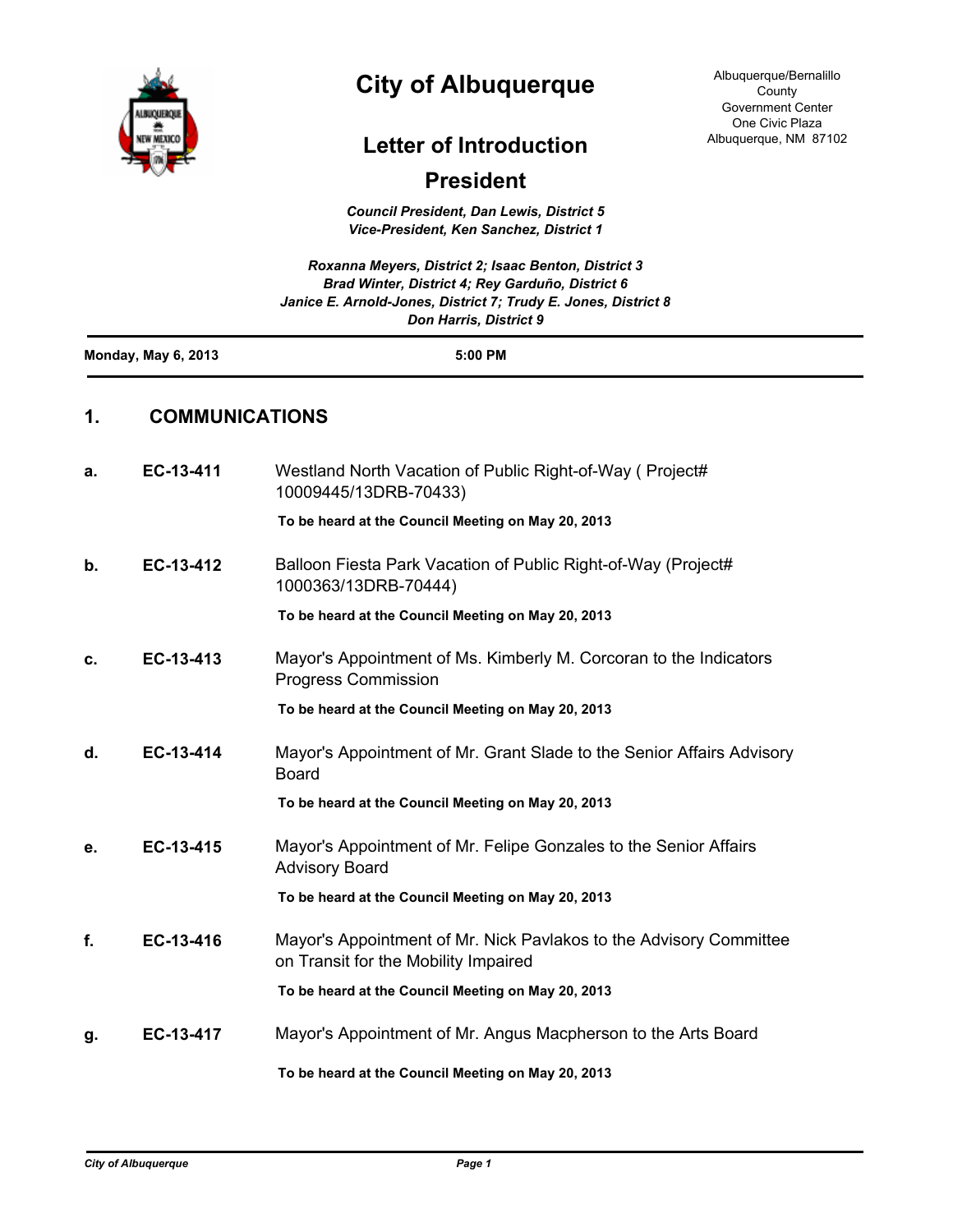| h. | EC-13-418 | Mayor's Appointment of Mr. William Katzman to the Youth Advisory<br>Council                     |
|----|-----------|-------------------------------------------------------------------------------------------------|
|    |           | To be heard at the Council Meeting on May 20, 2013                                              |
| i. | EC-13-419 | Mayor's Appointment of Ms. Raiza Ruiz-Kline to the Youth Advisory<br>Council                    |
|    |           | To be heard at the Council Meeting on May 20, 2013                                              |
| j. | EC-13-420 | Mayor's Reappointment of Mr. Richard M. Ortiz to the Open Space<br><b>Advisory Board</b>        |
|    |           | To be heard at the Council Meeting on May 20, 2013                                              |
| k. | EC-13-421 | Mayor's Appointment of Ms. Laura Berman to the Youth Advisory<br>Council                        |
|    |           | To be heard at the Council Meeting on May 20, 2013                                              |
| I. | EC-13-422 | Mayor's Reappointment of Ms. Elaine L. Miller to the Human Rights<br><b>Board</b>               |
|    |           | To be heard at the Council Meeting on May 20, 2013                                              |
| m. | EC-13-423 | Mayor's Reappointment of Mr. Dennis A. Vigil to the Municipal Golf<br><b>Advisory Board</b>     |
|    |           | To be heard at the Council Meeting on May 20, 2013                                              |
| n. | EC-13-424 | Mayor's Appointment of Mr. Lance Hunter to the Fire Code Board of<br>Appeals                    |
|    |           | To be heard at the Council Meeting on May 20, 2013                                              |
| ο. | EC-13-425 | Mayor's Reappointment of Mr. Griffin Lechner to the Open Space<br><b>Advisory Board</b>         |
|    |           | To be heard at the Council Meeting on May 20, 2013                                              |
| р. | EC-13-426 | Mayor's Appointment of Mr. Shea Fallick to the Youth Advisory Council                           |
|    |           | To be heard at the Council Meeting on May 20, 2013                                              |
| q. | EC-13-427 | Mayor's Appointment of Ms. Lisa Y. Schatz-Vance to the Indicators<br><b>Progress Commission</b> |
|    |           | To be heard at the Council Meeting on May 20, 2013                                              |
| r. | EC-13-428 | Mayor's Appointment of Mr. Christopher Rodriguez to the Youth<br><b>Advisory Council</b>        |
|    |           | To be heard at the Council Meeting on May 20, 2013                                              |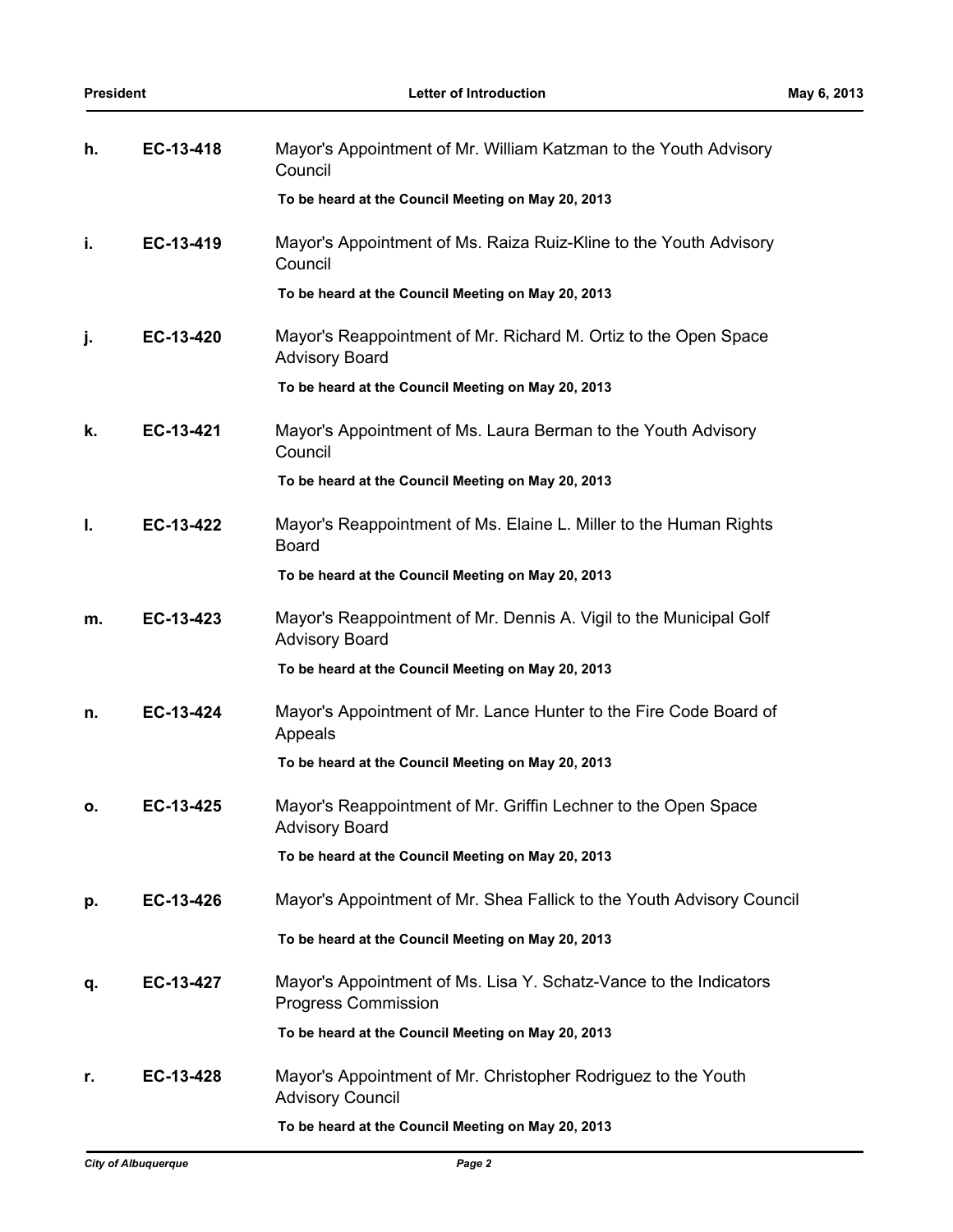| s. | EC-13-429 | Mayor's Appointment of Mr. Manuel Marquez Rascon to the Youth<br><b>Advisory Council</b>                   |
|----|-----------|------------------------------------------------------------------------------------------------------------|
|    |           | To be heard at the Council Meeting on May 20, 2013                                                         |
| t. | EC-13-430 | Mayor's Reappointment of Mr. Matthew Higgins to the Albuquerque<br><b>Energy Council</b>                   |
|    |           | To be heard at the Council Meeting on May 20, 2013                                                         |
| u. | EC-13-431 | Mayor's Appointment of Ms. Megan McCorquodale to the Youth<br><b>Advisory Council</b>                      |
|    |           | To be heard at the Council Meeting on May 20, 2013                                                         |
| v. | EC-13-432 | Mayor's Appointment of Mr. Raymond J. Montano, Jr to the M.O.V.E.<br><b>Advisory Board</b>                 |
|    |           | To be heard at the Council Meeting on May 20, 2013                                                         |
| w. | EC-13-433 | Mayor's Appointment of Ms. Danae Maes to the Youth Advisory<br>Council                                     |
|    |           | To be heard at the Council Meeting on May 20, 2013                                                         |
| x. | EC-13-434 | Mayor's Appointment of Mr. Rusty Arrighetti to the Municipal Golf<br><b>Advisory Board</b>                 |
|    |           | To be heard at the Council Meeting on May 20, 2013                                                         |
| у. | EC-13-435 | Mayor's Appointment of Ms. Renee A. Montoya to the Youth Advisory<br>Council                               |
|    |           | To be heard at the Council Meeting on May 20, 2013                                                         |
| z. | EC-13-436 | Recommendation of Award to US Bank to Provide "GASB Trust Fund<br>Trustee and Investment Advisor Services" |
|    |           | Referred to the Finance & Government Operations Committee                                                  |

## **2. INTRODUCTIONS**

**a. O-13-49** Adopting Zoning Code Text Amendments To Allow For Common Areas Associated With A Private Commons Development To Be Dedicated To The City If The City So Desires. An Amendment To Reduce The Required Lot Size For Private Commons Developments Is Also Included (Lewis, by request)

**Referred to the Land Use, Planning, and Zoning Committee**